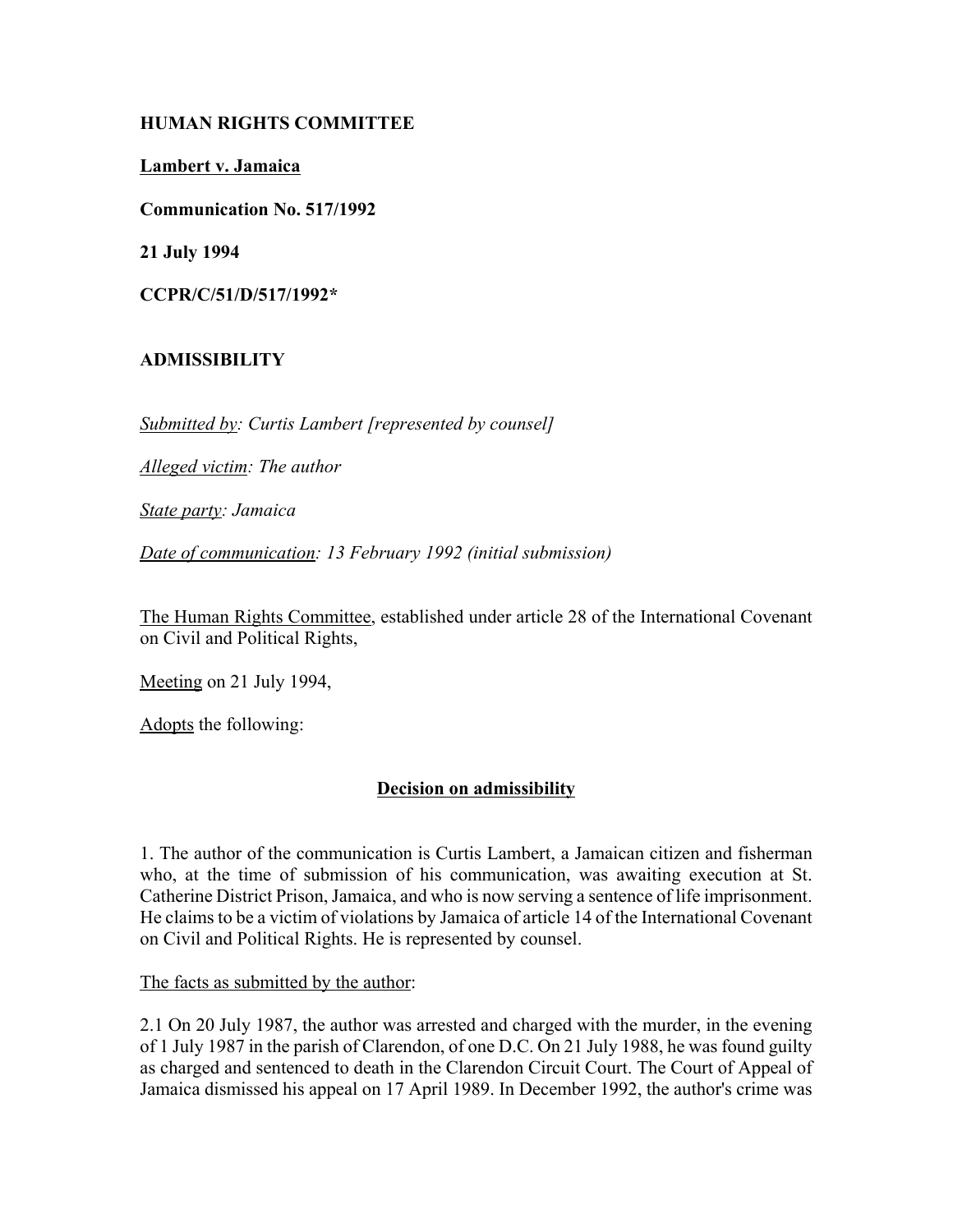classified as non-capital murder under the Offences against the Persons (Amendments) Act of 1992; the death sentence was accordingly commuted to life imprisonment.

2.2 In the Clarendon Circuit Court, the prosecution's principal witness, one D.B., a seconddegree cousin of the deceased, testified that in the evening of 1 July 1987, he had been standing on the main road, opposite a bar, at the race course in Clarendon, together with another man. He saw D.C. riding down the road on a bike; he called him, whereupon the deceased turned around and rode towards them. D.B. then saw the author appearing from behind a telephone company post, rush towards the deceased and stab him in the back with a long sharp knife. D.B. and the other man ran after the author but could not catch him. D.C. fell from the bike, calling out that "Skipper" - the nickname the author was generally known by - had stabbed him. D.B. further testified that he had been told of an argument between the author and D.C., approximately three and a half weeks prior to the crime.

2.3 Another witness, the brother of D.B., essentially confirmed this version of the events. He added that he had seen the author standing alone by a telegraph pole prior to the incident, holding his hands behind his back. One witness was called on the author's behalf; he testified that he had been out fishing with the author, from 5 p.m. on 1 July 1987 until 6 a.m. the next morning.

2.4 The main issue in the case was proper identification. It was accepted that both witnesses and the deceased had known each other for many years, having attended the same school. As to the lighting of the **locus in quo**, it was found that the scene had been lit by a 100-watt light bulb on the porch of the bar and by light coming from a house facing the bar, approximately 14 yards away from the scene.

2.5 The author admits that he had had a dispute with the deceased a few weeks prior to the latter's death and acknowledged that he had had a fight with D.B. He contends, however, that he acted in self-defence, because the deceased was carrying a gun at the time of the crime, and that a shot had actually been fired at him. The author contends that he wished to plead guilty to manslaughter, but during the trial his court-appointed lawyer, one D.W., told him not to raise this point and to instead insist that he did not know about the crime.

# The complaint:

3.1 The author claims that he was denied a fair and impartial trial and that several irregularities occurred in its course. Thus, on the first day of the trial, one member of the jury allegedly was seen talking to the deceased's parents outside the court room; the same person then reportedly sought to influence the other jurors. The judge was informed about the matter and proceeded to disqualify the juror. The author contends, however, that said juror had already influenced the remaining members of the jury, that, consequently, the jury was biased, and that the judge should have dismissed the entire jury and ordered the empanelling of another jury.

3.2 The author complains that his court-appointed attorney did not, in spite of his instructions, raise this particular objection in court. In this context, he submits that he was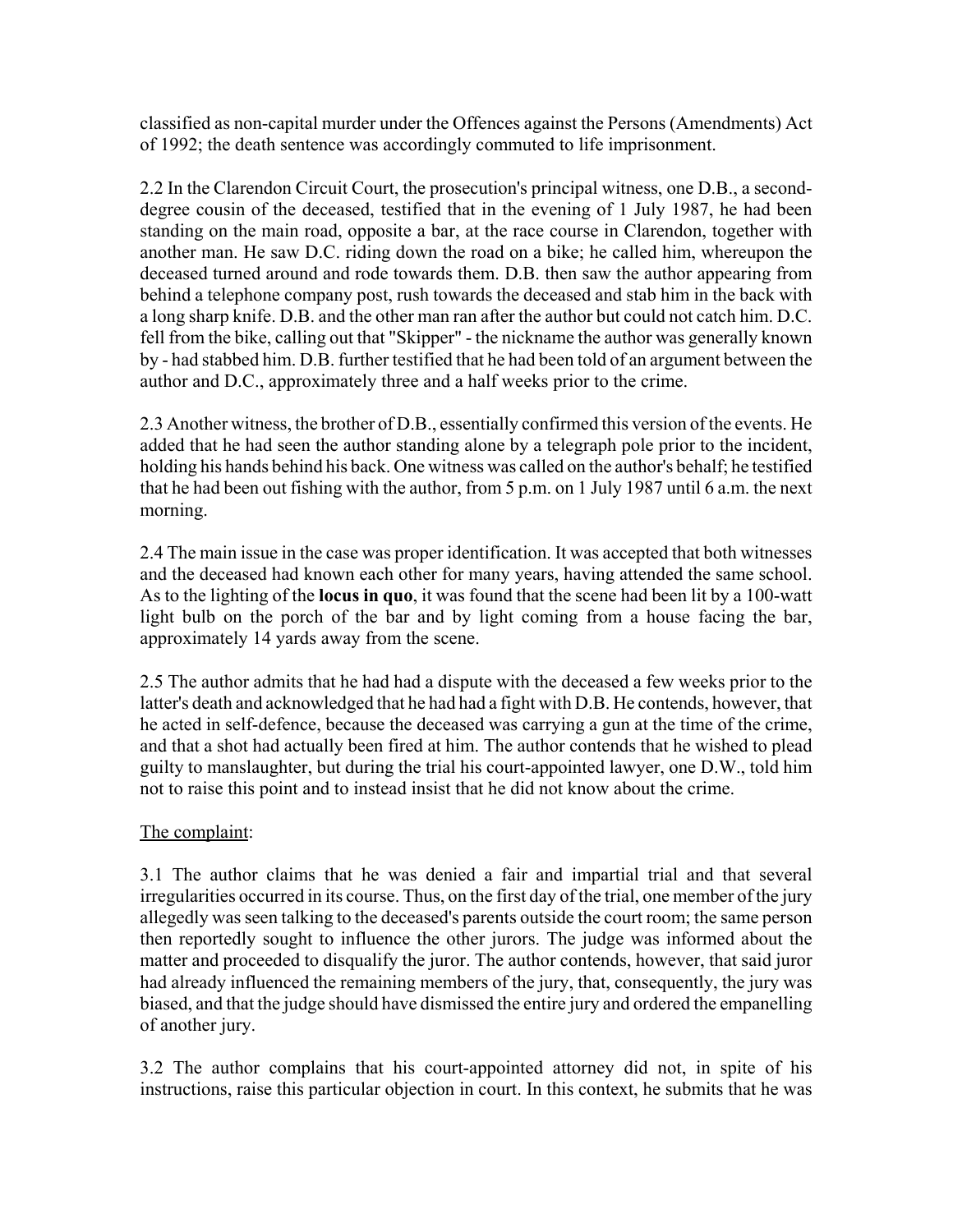poorly represented, and that he had no means to influence the choice of the lawyer. Allegedly, D.W. was the only legal aid lawyer available; the author asserts that his lawyer was under the influence of alcohol in court, and that his strange behaviour was noted disapprovingly by the trial judge. Before the Court of Appeal, the author was represented by another lawyer, D.C., who did not consult with him and allegedly admitted that he could not find any grounds on which to base the appeal.

3.3 As to the requirement of exhaustion of domestic remedies, the author observes that, after the dismissal of his appeal, he received a letter from his counsel informing him that there were no merits in a petition for special leave to appeal to the Judicial Committee of the Privy Council. A petition for clemency was sent to the Governor-General of Jamaica on 8 November 1989. In 1990, two Queen's Counsels acting as leading counsels confirmed that in their opinion, a petition to the Judicial Committee would be bound to fail, as the grounds of appeal related to issues of evidence which had not been raised either during the trial or on appeal.

#### The State party's observations and the author's comments thereon:

4. By submission of 7 July 1993, the State party argues that the communication is inadmissible, since the author has failed to petition the Judicial Committee of the Privy Council for special leave to appeal and therefore has not exhausted available domestic remedies.

5.1 In his comments on the State party's submission, counsel refers to the joint opinion of Queen's counsels, which he transmitted to the Committee before and where it was found that there were no merits in a petition to the Privy Council. He adds, however, that, in view of the State party's objection, he instructed a different counsel to prepare a petition seeking leave to appeal to the Judicial Committee of the Privy Council.

5.2 In a letter, dated 6 September 1993, the author informs the Committee that he has retained the services of a lawyer to prepare the filing of a constitutional motion before the Supreme Court of Jamaica.

#### Issues and proceedings before the Committee:

6.1 Before considering any claims contained in a communication, the Human Rights Committee must, in accordance with rule 87 of its rules of procedure, decide whether or not it is admissible under the Optional Protocol to the Covenant.

6.2 The Committee notes that the author's claims relate primarily to the conduct of the trial by the judge and the evaluation of the evidence by the jury. It recalls that it is generally for the courts of States parties to the Covenant to review the facts and evidence in a particular case. Similarly, it is for the appellate courts of States parties and not for the Committee to review the judge's instructions to the jury or the conduct of the trial, unless it is clear that the instructions to the jury were arbitrary or amounted to a denial of justice, or that the judge manifestly violated his obligation of impartiality. The author's allegations and the trial